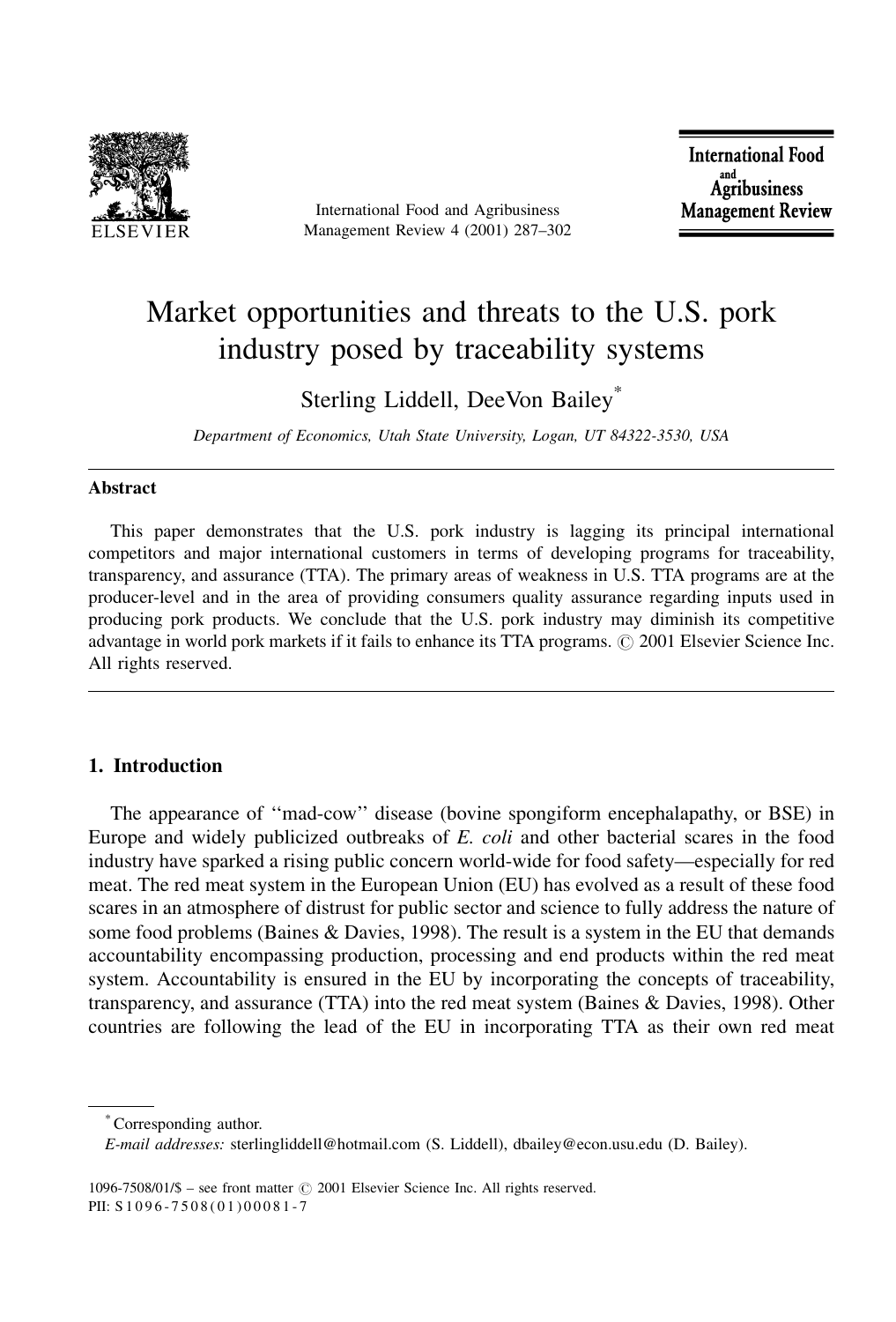288 S. Liddell, D. Bailey/International Food and Agribusiness Management Review 4 (2001) 287–302

systems evolve. The result is a contrast between the U.S. red meat system and its trading partners and competitors in terms of TTA.

The purpose of this paper is to compare the TTA systems for pork between the U.S., some of its major trading partners, and competitors in world pork markets. This comparison is important because TTA has the potential to become the basis for product differentiation between countries, not just between firms. We take a macro approach (i.e., the country-level) to complete the analysis. We highlight the general level of development of TTA in specific countries and, hence, the relative position of industries within countries rather than firms within countries. We make our comparisons by examining the presence or absence of TTA at each level of the pork marketing chain in the U.S., the EU, Canada, Australia/New Zealand, and Japan. Our results suggest the U.S. pork system is lagging other countries in the development of TTA in terms of providing traceability, transparency, and extrinsic quality assurances. If pork products from other countries are preemptively differentiated from U.S. products based on TTA, then the U.S. pork sector could potentially be damaged in international markets and possibly even domestic markets.

# 2. Definitions

Traceability is defined as the ability to track the inputs used to make food products backward to their source at different levels of the marketing chain. Transparency refers to the public availability of information on all of the rule, procedures, and practices used to produce a food product at each level of the marketing chain (Baines & Davies, 1998; Early,  $1998$ ).<sup>1</sup>

Quality assurance has three key elements including managing hygiene to ensure food safety, ensuring quality through grading and other measurements, and providing mechanisms for product recalls (Early, 1998; Baines, 2001). The processes for ensuring hygiene in the EU have focused on hazard analysis critical control point (HACCP) systems<sup>2</sup> at each point in the pork value chain.

Ensuring quality in the EU pork system includes measurements of the intrinsic quality of a pork carcass or product (back fat, curing, etc.). Intrinsic quality measurements are common to most government grading systems including the U.S., its trading partners, and competitors. However, the EU system also provides measures of the extrinsic qualities of pork. Extrinsic qualities do not affect either food safety or the intrinsic qualities of the meat product but may still affect the value of the product.

Extrinsic qualities could include assurances about animal welfare, environmental preservation, or other inputs or absence of inputs used to produce the meat product<sup>3</sup> (Liddell & Bailey, 2001; Baines, 2001). Part of the focus of our analysis is on extrinsic quality assurances because they are beyond the typical assurances (food safety and intrinsic qualities) provided by public sector inspection and grading in the U.S. As a result, extrinsic quality assurances have the potential, along with traceability and transparency, to provide a basis for differentiate pork or other red meat in international trade (Baines & Davies, 2000). Table 1 provides a synopsis of the definitions of TTA used in this study for each level of the marketing chain.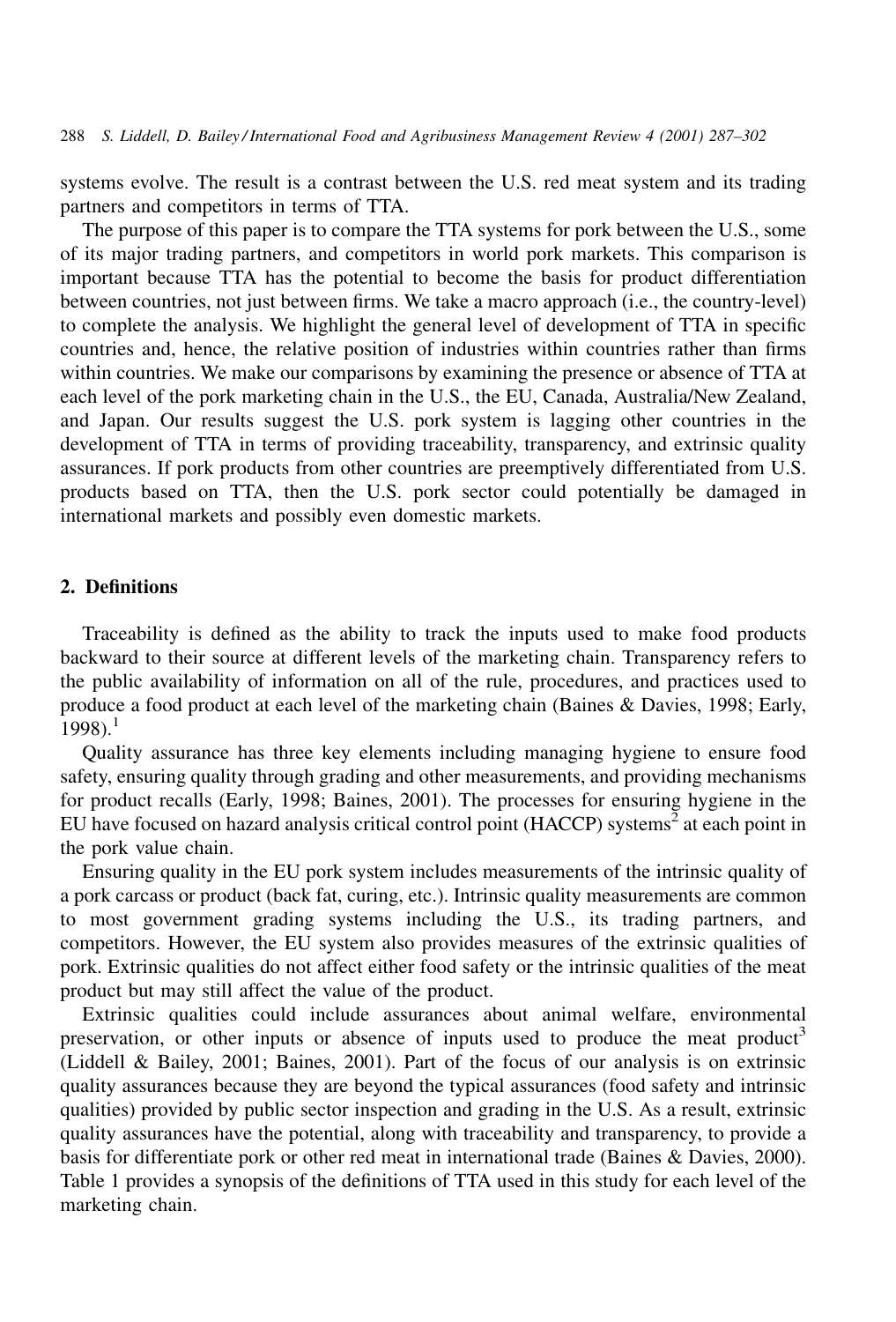| Table 1                                                                                              |  |
|------------------------------------------------------------------------------------------------------|--|
| Definitions of TTA classifications used in the analysis of the pork industries in selected countries |  |

| Completely traceable                                                                                                                                                                    | Producer traceable                                                                                                                                                      | Processor traceable                                                                                                                                                        | Distributor traceable                                                                                                                                 | National origin traceable                                                                                         |
|-----------------------------------------------------------------------------------------------------------------------------------------------------------------------------------------|-------------------------------------------------------------------------------------------------------------------------------------------------------------------------|----------------------------------------------------------------------------------------------------------------------------------------------------------------------------|-------------------------------------------------------------------------------------------------------------------------------------------------------|-------------------------------------------------------------------------------------------------------------------|
| Definition: the ability to track<br>the identification of a pork<br>product backwards to the<br>initial input of production,<br>i.e., genetic line and feed<br>ingredients              | Definition: identification of<br>an individual product back<br>to the producer but not to<br>the initial production<br>ingredients                                      | Definition: identification of<br>an individual product back<br>to the processor but not to<br>the producer                                                                 | Definition: identification of<br>an individual product back<br>to the distributor but not<br>the processor                                            | Definition: identification of<br>an individual product back<br>to the nation of origin but<br>not the distributor |
| Producer transparency                                                                                                                                                                   | Processor transparency                                                                                                                                                  | Distributor transparency                                                                                                                                                   | National transparency                                                                                                                                 |                                                                                                                   |
| Definition: the availability of<br>information on the entire<br>production process is<br>available from the<br>producer to the consumer                                                 | Definition: the availability<br>of information on the entire<br>production process is<br>available from the processor<br>to the consumer                                | Definition: the availability<br>of information on the entire<br>production process is<br>available from the<br>distributor to consumer                                     | Definition: national standards<br>are publicly available.<br>Decisions regarding national<br>standards are open for both<br>industry and public input |                                                                                                                   |
| Farm assurance                                                                                                                                                                          | Processor assurance                                                                                                                                                     | Distributor assurance                                                                                                                                                      | Retail assurance                                                                                                                                      |                                                                                                                   |
| Definition: the process of<br>creating safety and quality<br>standards at the farm-level,<br>which involve regular internal<br>and external verification<br>through testing or auditing | Definition: the process of<br>testing and auditing specific<br>requirements at the abattoir<br>and processor level to<br>ensure safety and quality<br>standards are met | Definition: the process of<br>testing and auditing live<br>animal and product<br>transportation techniques<br>to ensure specific standard<br>of safety and quality are met | Definition: the process of<br>auditing retail handling<br>procedures to ensure that<br>safety and quality standards<br>are met                        |                                                                                                                   |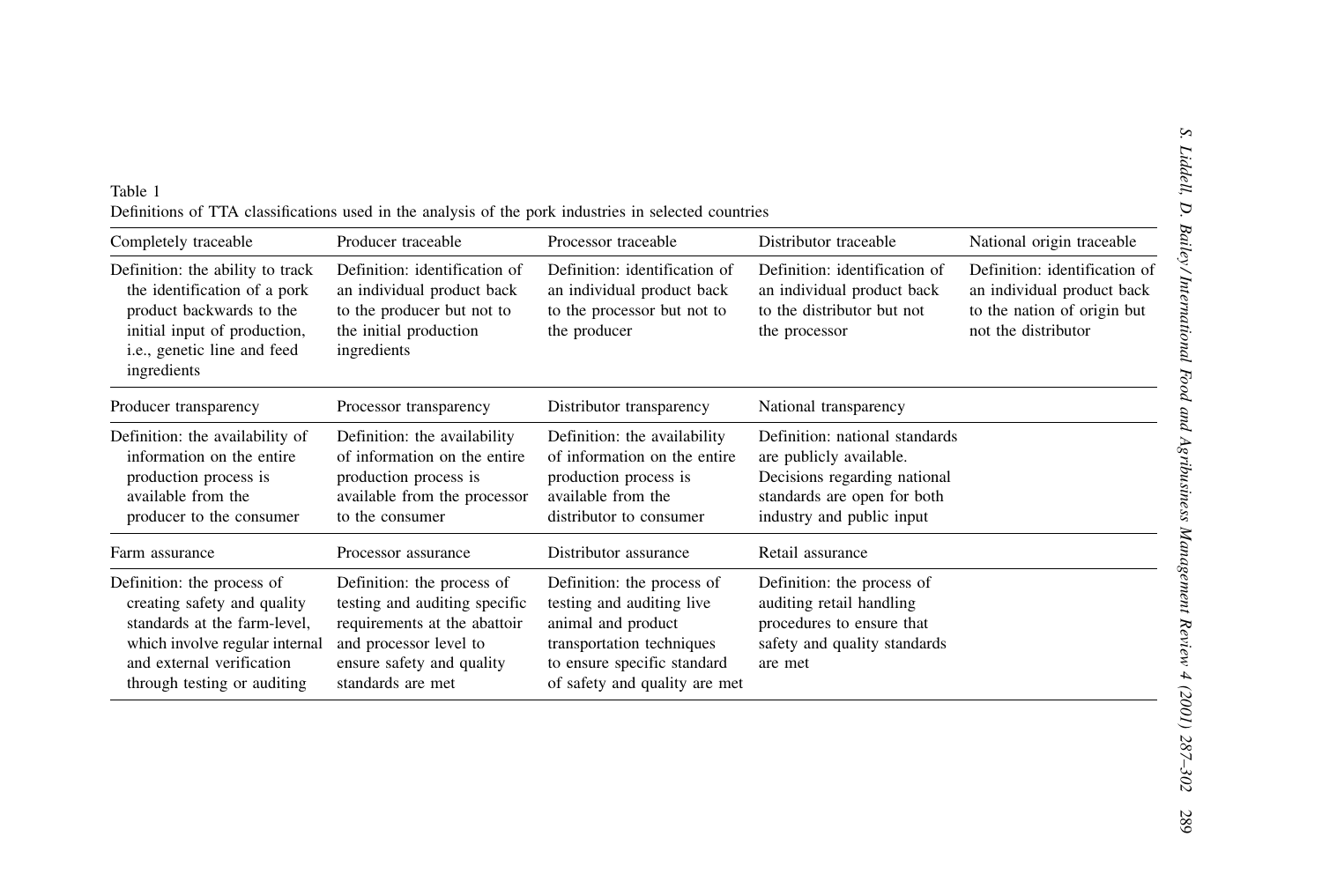# 3. Development of TTA systems in different countries

Other countries such as Canada and Australia/New Zealand have begun to develop TTA systems similar to the EU using public and private sector partnerships. However, the U.S. has not generally participated in this trend by implementing TTA systems for red meat. The uneven development of TTA systems world-wide raises questions about the threats and opportunities TTA poses to different countries within the international red meat industry. For example, it raises questions about the strategic positioning of the U.S. red meat industry in international markets in terms of TTA since no plan exists for implementing industry-wide TTA systems in the U.S.<sup>4</sup> (Frazao & Allshouse, 1996; Bailey & Hayes, 2002).

There are at least three reasons why the U.S. pork industry should be concerned that it is lagging its competitors in terms of TTA. First, consumers are becoming more concerned about the inputs used to produce food. In the past, consumers viewed their primary food safety risk as being food-borne pathogen contamination at the processing and preparation levels. As a result, current U.S. food inspection, food safety laws, and enforcement are aimed principally at food processors and food preparers. Food-borne pathogens remain an important concern but emerging consumer interests center on the inputs used to produce food.

Some of these emerging consumer concerns are directly related to food safety issues, such as inputs used in animal feed in the case of BSE. Other consumer concerns are related to extrinsic quality assurances that relate to farm-level production practices and procedures such as concerns about genetically modified organisms (GMOs), the effect of consumption on environmental degradation, and animal welfare issues. For example, Wade and Conley (1999) report that interest has turned toward food safety systems that focus on controlling chemical additives, microorganisms, and viruses that are dangerous to humans when they are introduced into the food chain through production and processing practices. The current U.S. inspection system was not designed to track farm-level inputs in food production and significant changes, and consequently costs, would be required to modify the U.S. system to do so.

Second, competitors may be able to successfully differentiate their pork products based on TTA. This could conceivably relegate U.S. pork products to second-class status in the eyes of some consumers. Third, domestic and foreign pork consumers may be willing to pay for TTA and a potential market opportunity may be lost if the U.S. pork industry fails to develop credible TTA systems.

## 4. Past work

Economic research on issues relating to TTA is quite limited since these systems have been evolving only within the past 5 years. The economic literature that exists dealing with TTA focuses primarily on the aftermath of the BSE crisis in the U.K. (e.g., Palmer, 1996; Loader & Hobbs, 1996). Hobbs used transaction costs economics to examine the perceived value of tracing beef cattle from the farm- to the packer-level and between beef suppliers and retail outlets in the U.K. Her findings indicated that traceability was the most important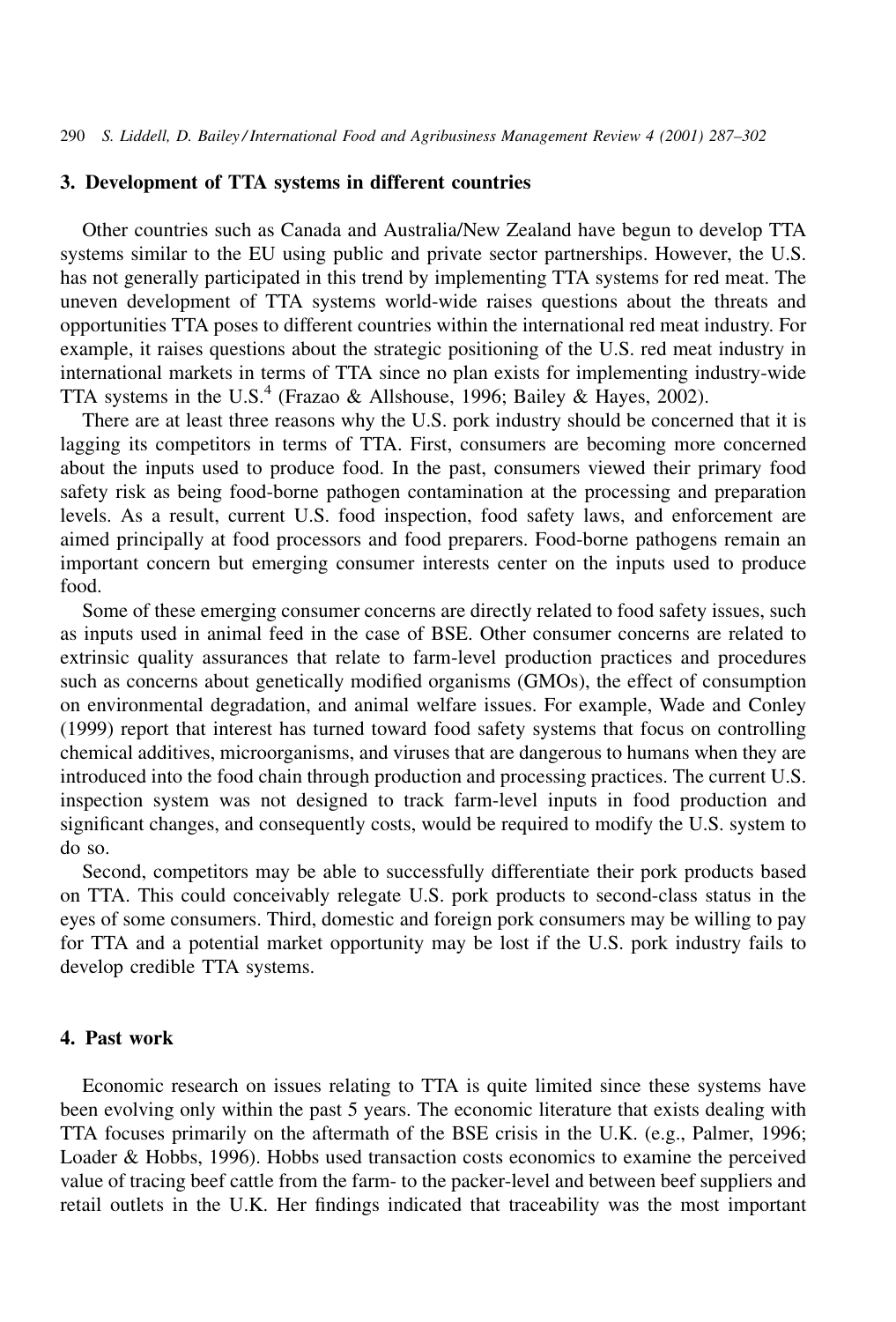characteristic desired by large beef processors when purchasing cattle from farmers (Hobbs, 1996a). Hobbs (1996b) also found that the ease of traceability ranked ahead of prices paid to processors as an important characteristic to consider when supermarkets purchased meat.<sup>5</sup> Latouche, Rainelli, and Vermersch (1998) reported that consumers in the Rennes area of France were willing to pay for traceability, but their study focused on only one issue, BSE, and did not deal with more general issues relating to TTA. Verbeke, van Oeckel, Warnants, Viaene, and Boucque (1999) examined the attitudes of Belgian meat consumers about pork and argued that traceability systems would work best when coupled with efforts to improve intrinsic qualities such as leanness, healthiness, taste, and tenderness.

The Verbeke et al. (1999) study indicated that production improvements are needed in pork marketing systems as well as TTA. TTA not only provides valuable marketing information but can also provide production information to all points in the marketing chain. For example, TTA makes it possible for production information gathered at slaughter and information about consumer acceptance at retail to be provided to farmers and information about inputs and processes used at the farm-level to be provided to consumers or anyone else along the marketing chain. Expanded information and the shared accountability provided by TTA have the capability of offering a method of communicating with information and data among the levels of the marketing chain in ways not possible before. Economic incentives should entice firms to take advantage of TTA to improve consumer acceptance of their products. TTA may be able to provide the information each link in the marketing chain needs to accomplish this task. Strengthening the links between the levels of the marketing chain may possibly be the most important potential contribution of TTA systems.

# 5. Private and public sector involvement in developing TTA systems

The development of TTA systems in the EU signals a marketing system in need of fixing to meet consumer concerns about food safety and other issues. The need for additional assurances such as provided by TTA suggest an informational failure in the market between regulators, consumers, and producers. Pinpointing the location(s) of this breakdown in communication seems like a vital first step in determining who should develop and regulate TTA systems. If the only motivation for developing TTA systems is to address food safety then the development of such systems might not be justified where the system appears to be addressing consumer needs adequately. This could possibly explain the relatively slow development of TTA systems in the U.S. compared to other countries. However, TTA can also be viewed as a method to ensure high quality products. This appears to be at least one of the motivations for countries outside the EU to develop TTA systems (Baines & Davies, 2000).

TTA programs have developed at different speeds in different countries and with different levels of public and private sector involvement. The private sector has provided significant leadership in developing TTA programs in the EU, especially during the time since the BSE crisis. At the start of the BSE crisis a few government officials in the EU disseminated what was considered misinformed or even misleading information to the public that under emphasized the dangers of BSE. As a result, consumer confidence in the ability of EU governments to deal effectively with the crisis was badly shaken (Baines & Davies, 1998).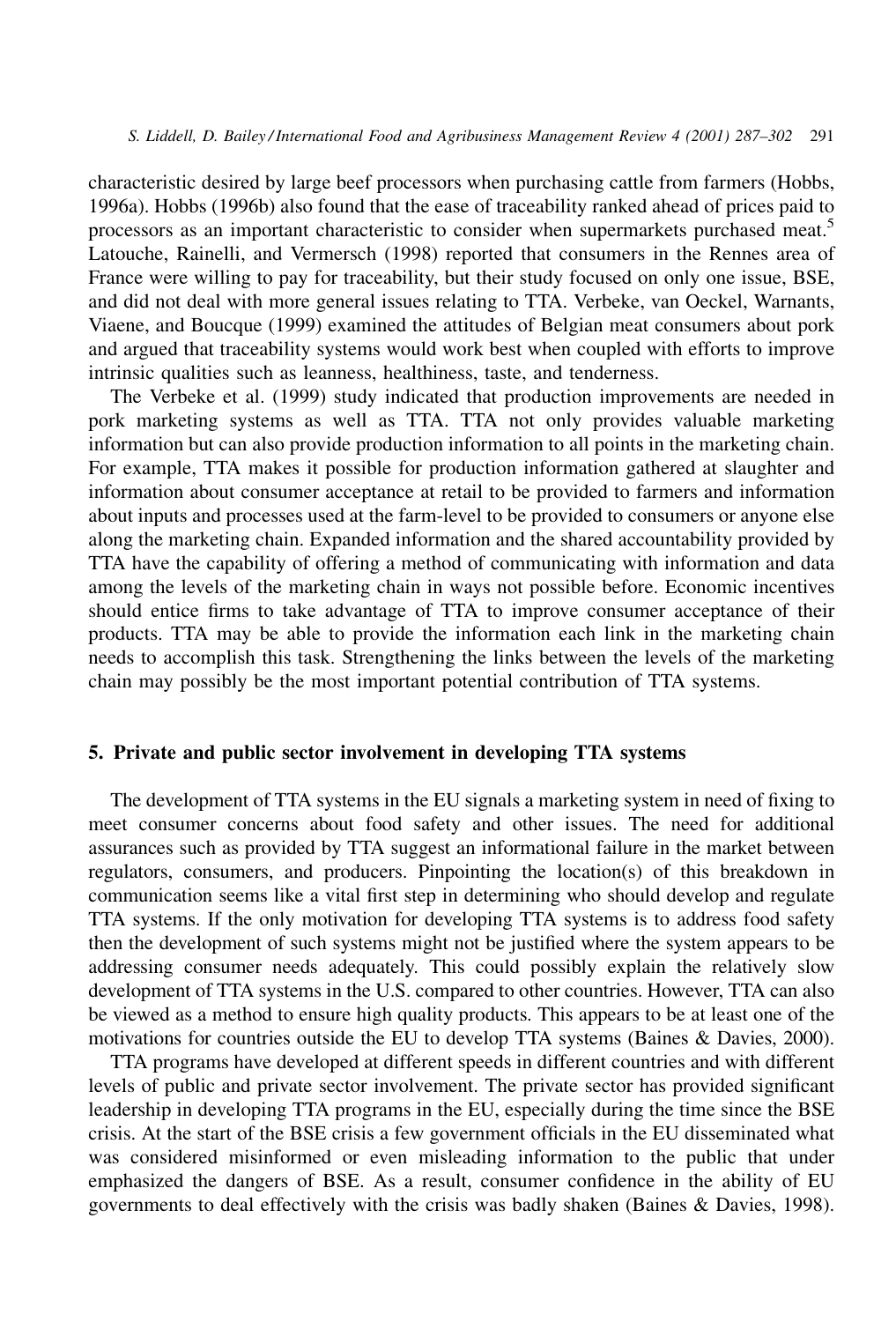#### 292 S. Liddell, D. Bailey/International Food and Agribusiness Management Review 4 (2001) 287–302

Private companies and private associations<sup>6</sup> in some of the EU countries met the challenge of diminished consumer confidence in government assurances by developing brand name meat products that gave private certifications regarding food safety and quality assurance, including TTA. Examples of branding include Assured British Meat (ABM) (2000) and Swedish Farm Assured (2001). In some cases in the EU the private and public sectors have worked very closely together (e.g., Denmark) to develop TTA programs (Liddell & Bailey, 2001). Countries where consumer confidence in government regarding food safety issues has remained relatively high, such as in the U.S., have generally had less private participation in developing food safety and quality assurance programs than the in EU.

Baines and Davies (1997, 2000) argue that both the public and private sectors have a role in developing TTA systems. They state that the initial efforts to alter the red meat system in the U.K. to incorporate TTA resulted in various assurances, especially about food safety, being offered by retailers, producers, and suppliers. The result was confusion at all levels of the marketing chain about what was being assured and by whom. ABM<sup>7</sup> was created jointly by the British government and the British meat industry to counter this confusion. ABM consolidated assurance programs and established minimum standards for food safety, environmental preservation, animal welfare, and traceability (Fearne, 1998; Baines & Davies, 2000; Early, 1998). As a result, these standards were eliminated as a basis for competition in the marketing chain and confusion about various claims was reduced. The same joint public/private approach has been used to develop Canadian traceability systems and on-farm quality assurance programs so that food safety is not used as a basis for competition (Abbatemarico, 2001).<sup>8</sup>

Table 2 presents a synopsis describing the level of public and private sector involvement in food safety and extrinsic quality assurance certifications in the U.S., its major competitors in international pork markets (U.K., Denmark, Canada, and Australia/New Zealand) and the world's largest pork importer (Japan). Table 2 illustrates that the private sector in the EU is participating more aggressively in certifying food safety and extrinsic quality assurance than the private sector in the U.S., Canada, Australia/New Zealand, and Japan. The result has been a more market-oriented food safety and extrinsic quality assurance system in the EU than in other countries.

Another reason the EU system is more market-oriented rather than producer-oriented is that the EU is much more export dependent for pork than other countries. For example, Denmark exports most of the pork it produces while the U.S. exports only about 7.1% of the pork it produces (USDA, FAS, 2001; U.S. Meat Export Federation, 2001a). This makes EU producers willing to develop systems that address the concerns of foreign customers, such as TTA, and may explain why TTA systems are slower to develop in the U.S.

Current private and public sector efforts in the U.S. and Canada have focused on electronic tracking systems. These include a system called AgSpan, which is a company associated with Metropolitan Life Insurance Company. AgSpan is developing protocols for certifying veterinarians to document farm-level health programs. Canada has an official database for tracing cattle called the Canadian Cattle Identifying Agency. Canada is also in the process of implementing mandatory traceability in its red meat system during the next 2 years. Global Animal Management (GAM), a company operating in the U.S. as a subsidiary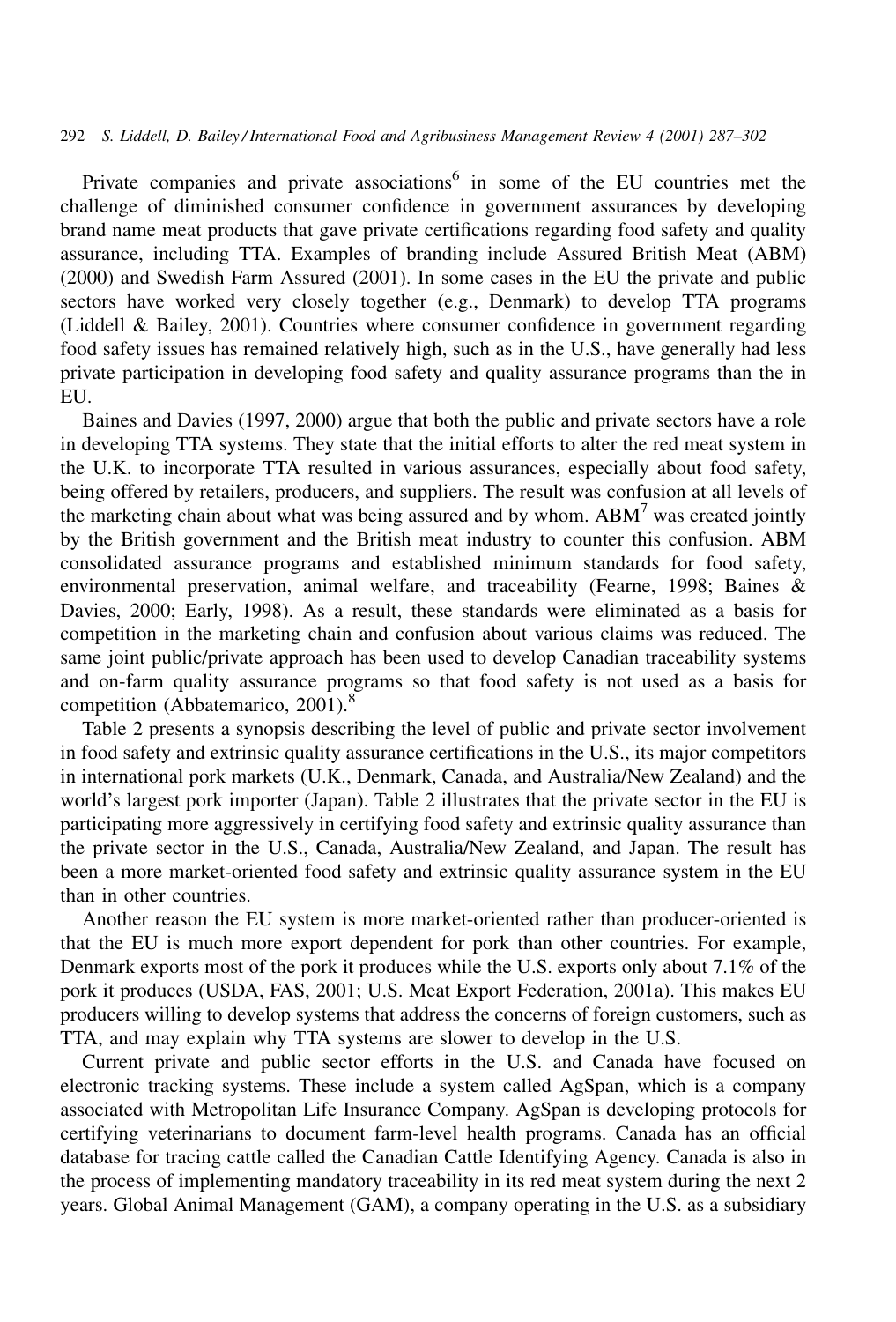Table 2

The level of private and public involvement in certification programs for food safety and extrinsic quality assurance in selected countries

| Food characteristic         | Private certification <sup>a</sup> | Public certification <sup>b</sup> |
|-----------------------------|------------------------------------|-----------------------------------|
| Food safety                 | $U.S.:$ low                        | $U.S.:$ high                      |
|                             | $U.K.:$ high                       | $U.K.:$ high                      |
|                             | Denmark: high                      | Denmark: high                     |
|                             | Canada: moderate                   | Canada: high                      |
|                             | $A/NZ^c$ : high                    | $A/NZ$ : high                     |
|                             | Japan: low                         | Japan: high                       |
| Extrinsic quality assurance | $U.S.:$ low                        | U.S.: moderate                    |
|                             | $U.K.:$ high                       | $U.K.:$ moderate                  |
|                             | Denmark: moderate                  | Denmark: high                     |
|                             | Canada: low                        | Canada: moderate                  |
|                             | $A/NZ$ : low                       | A/NZ: moderate                    |
|                             | Japan: low                         | Japan: moderate                   |

<sup>a</sup> The levels for private certification are basically as follows: high: aggressive private company and private association brand naming and certifications for food safety and quality assurance; moderate: private associations (e.g., the National Pork Producers Council) actively involved in implementing systems to certify food safety and/ or extrinsic quality assurance; low: limited private involvement in certifying food safety and/or quality assurance.

<sup>b</sup> The levels for public certification are basically as follows: high: aggressive inspections relating to food safety and/or inputs in food production not directly related to food safety, HACCP implementation, ban on potentially unhealthy substances; moderate: adherence to animal protection laws with investigations usually generated following complaints of violations.

<sup>c</sup> A/NZ: Australia/New Zealand.

of Schering Plough Animal Health Corporation, is in the process of installing tracking systems in meat packing plants (both hogs and cattle) that would allow individual animals to be electronically tracked from birth at least through the carcass stage and eventually to individual meat cuts (Coe, 2000).

One of the primary features these companies use when marketing these different systems is the ability of the system to provide production information (birth date, weight, slaughter date, grades, back fat, etc.) to producers (Coe, 2000). As the North American systems evolve, the lessons learned in the EU about developing consumer-oriented TTA systems need to be remembered. Systems such as GAMs could easily include information that may be valuable to consumer on the processes and inputs used to produce pork. Research could identify how consumers want these systems to evolve and determine what information consumers are willing to pay for. The potential result would be a system that addresses consumer needs and provides a large enough financial return to justify the investment.

Although private sector involvement in developing TTA programs has been limited in the U.S., this could change rapidly if major food companies decided to require TTA. An example is McDonald's recent concerns and plant audits dealing with food safety and animal welfare issues. Grandin (2001) reports that the "McDonald's Effect" resulted in more improvements in packing plant programs in food safety and animal welfare than she had seen previously during her 25-year career. The sensitivity of consumers and the reaction of food companies to that sensitivity cannot be underestimated in its potential to change the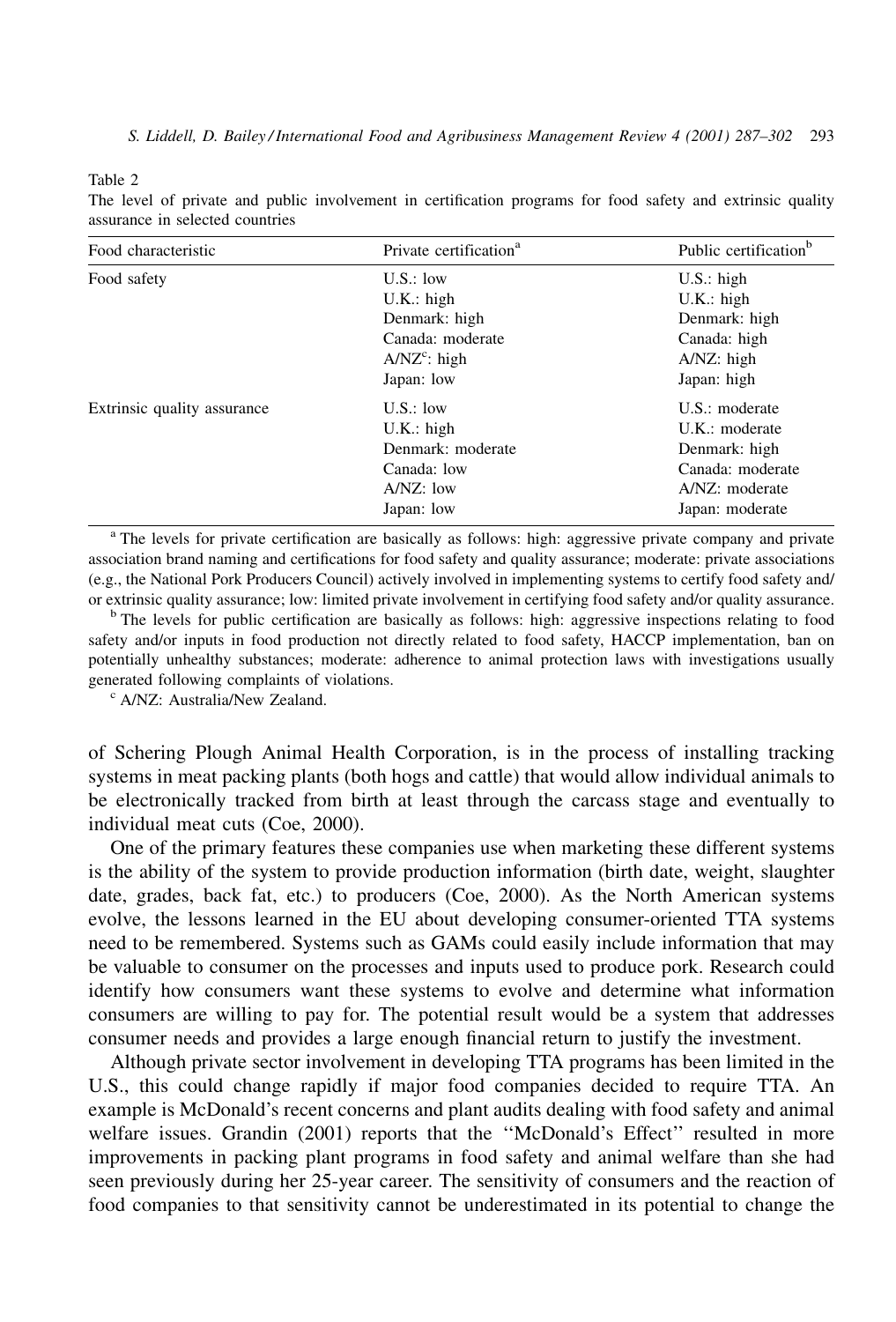meat marketing system in a relatively short period of time. TTA provides methods to assure food companies and consumers about food characteristics not currently tracked by standard grading and inspection procedures.

The purpose of this paper is not to argue strongly for or against joint public and private sector involvement in establishing TTA systems. Individual marketing chains can provide TTA products.<sup>9</sup> However, providing clear signals to consumers about the pork products they are purchasing should be a principal consideration if TTA systems are implemented. The TTA systems being developed in the EU, Canada, and Australia/New Zealand are using both the private and public sector to develop the system and its standards. Private sector solutions may exist but also pose potential risks to consumer confidence if individual firms compete based on food safety.

## 6. Competition in international pork trade

International pork markets are characterized by high concentration on both the import and export sides of the market. These markets are also well integrated and are highly competitive (Barrett, Li, & Bailey, 2000). Fig. 1 illustrates how highly concentrated these markets are. Three exporters, the EU, Canada, and the U.S. export 85% of the pork traded in international markets and Japan, the world's largest food importer, buys approximately one-third of all



Fig. 1. Market shares for the world's major pork exporters and importers. Source: USDA, FAS (2000).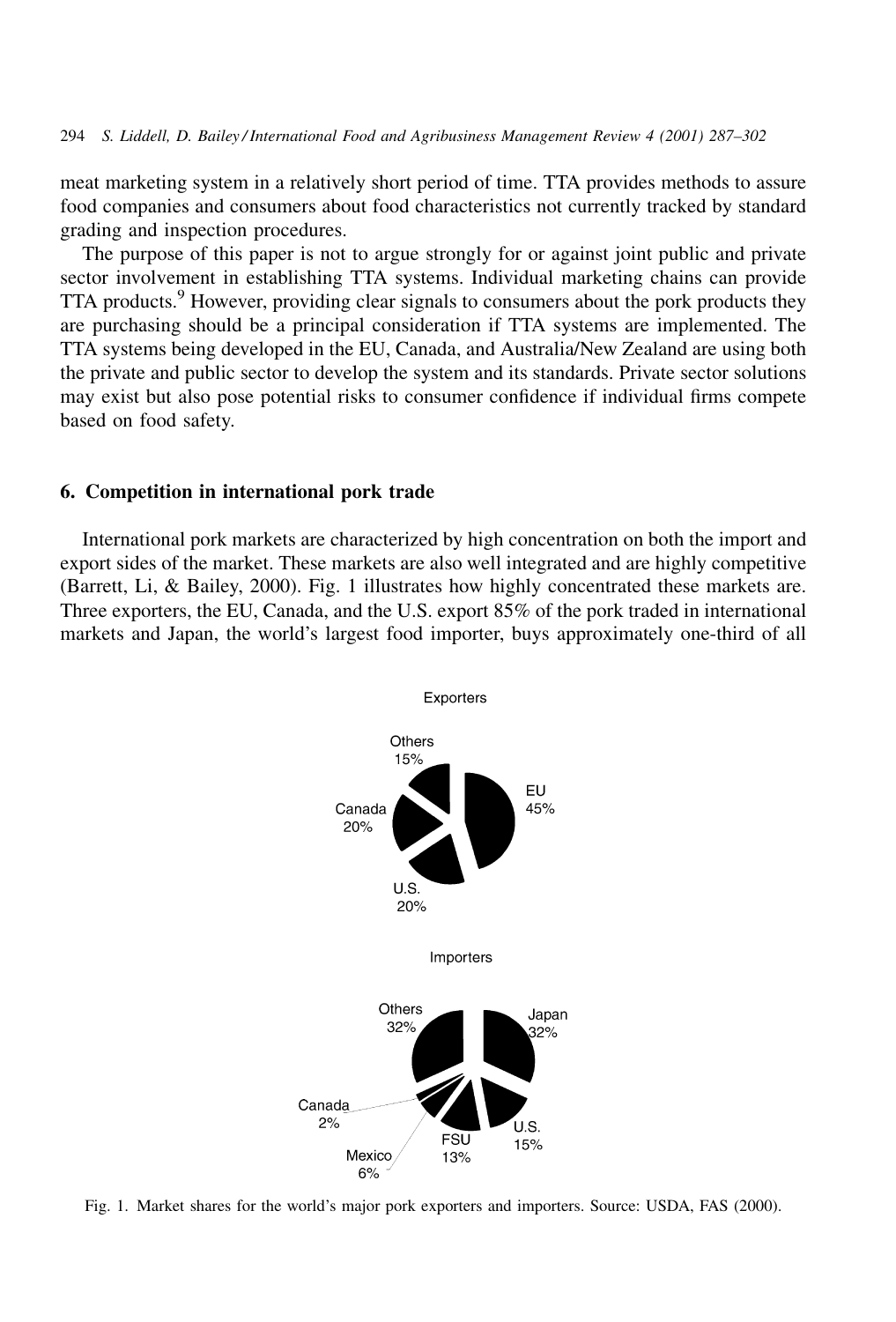pork that is exported (USDA, FAS, 2000). While the U.S. market share of pork trade is large enough to offer some ability to counter preemptive strategic moves by competitors, the international pork market remains dominated by the EU. This suggests that a move by the EU to differentiate their pork based on TTA has the potential to hurt U.S. pork exports.

Japan is by far the most important market for U.S. pork exports.<sup>10</sup> Japan has traditionally focused it food quality standards on consumer quality issues such as color and water content. Also because food imports are so important in Japan, Japanese food and labeling laws are designed primarily to regulate imports. In Japan food ingredients must be disclosed in detail on labels. Information providing traceability to the processing plant is also required to be included in labeling (Japan External Trade Organization (JETRO), 1998). Recent activities within the Japanese Ministry of Health are beginning to lean toward requiring more extrinsic quality characteristics in imported products, particularly related to GMO concerns (JETRO, 1998). The sensitivity displayed by the Japanese regarding GMO corn and the recent discovery of a case of BSE in Japan (U.S. Meat Export Federation, 2001b) suggest risks exist relating to farm-level food safety issues for U.S. pork exported to the Japanese market.

The EU and Canada have proven to be effective competitors with the U.S. for the Japanese pork market, especially for frozen pork. Both have increased their share of the Japanese frozen, imported pork market in recent years (Liddell, 2001).<sup>11</sup> Aggressive competitors with developed or developing TTA systems can be expected to attempt to differentiate their products in ways that will add value or competitive advantage. Consequently, a lagging U.S. system for TTA may eventually provide a threat to U.S. pork exports to Japan and other countries.

# 7. Ranking TTA systems

Comparing TTA levels across countries is useful in determining the stage of TTA development among pork market competitors and customers and pinpointing any potential weaknesses in these systems. The country score calculated in this study was ordinal, i.e., did not give an absolute ranking, but was only intended to rank by order the treatment each country gives to food safety and quality assurance programs certified through TTA. Results of the scoring procedure provide an understanding of the degree of effort each country is putting into developing a more traceable, transparent, and assured system than has existed in the past.

This study examined the different levels of TTA that existed in each selected country at the end of 2000 and compared each country's TTA programs against a theoretically "perfect" TTA score. Points were assigned based on if a country "qualified" under each level of TTA.<sup>12</sup> That is, each country received one point for each TTA category it qualified under. A perfect score was obtained if the country had complete TTA.<sup>13</sup>

In our scoring system, to receive one point for traceability for a particular level (Table 1) in the marketing chain required that level to have the following components:

1. A documenting agency<sup>14</sup> responsible for researching and developing the practices and procedures for traceability at that level of the marketing chain.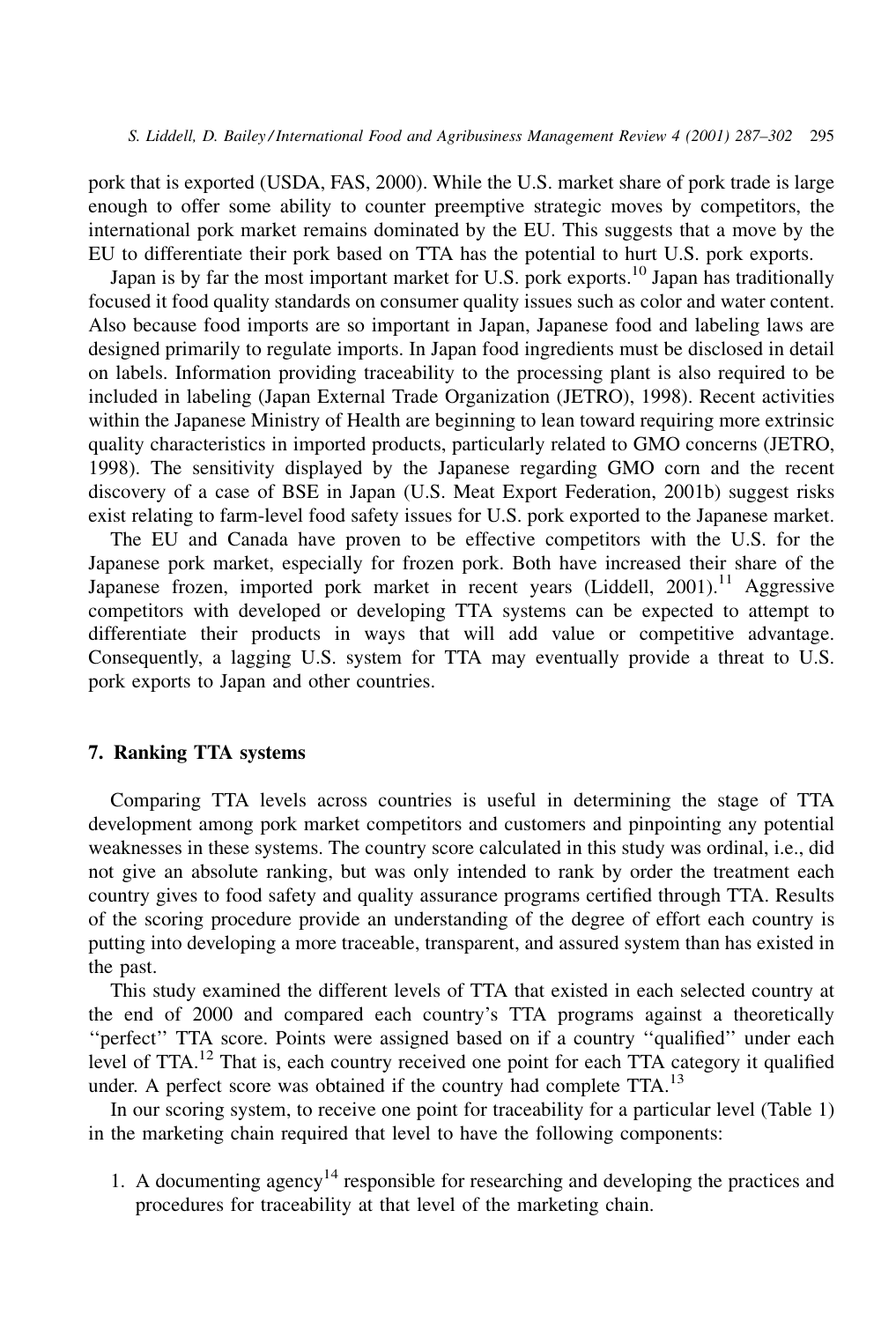# 296 S. Liddell, D. Bailey/International Food and Agribusiness Management Review 4 (2001) 287–302

- 2. An agency that monitors compliance for traceability at that level of the marketing chain. The documenting and monitoring agency may or may not be the same entity.
- 3. Verification of traceability by a third-party either through direct inspection, audit, or other means.
- 4. Labeling of final products to provide traceability to that particular level of the marketing channel.

Requirements to receive one point for transparency at each level of the marketing chain required the following:

- 1. A documenting agency that develops written practices and procedures for transparency at that level of the marketing chain.
- 2. Public access to the written and accepted practices and procedures for producing the product at that level of the marketing chain. A method must also be in place for incorporating public input into the development of these procedures.
- 3. That at least 50% of market participants at that level of the marketing chain participate in the same or closely associated program.
- 4. That there be a disclosure about chemicals used to produce the product at that level of the marketing chain.

Quality assurance was scored for both food safety and extrinsic quality assurance. Ranking each country's assurance system for both food safety and extrinsic quality was important since traditionally countries have focused their efforts on food safety. Quality assurance, especially for extrinsic quality, is a more recent market development. Quality assurance scores identified countries that are making efforts to provide consumers explicit assurances about the inputs used to produce and manufacture pork products at each stage of the marketing chain.

The requirements to receive one point for food safety assurance at each level of the marketing chain required the following:

- 1. A documenting system that develops the practices and procedures that assure food safety at that level of the marketing chain be provided (e.g., HACCP).
- 2. An agency designated to monitor compliance with the rules and procedures designated in the documenting system.
- 3. That third-party verifications be made for compliance.

The requirement to receive one point for extrinsic quality assurance at each level of the marketing chain required the following:

- 1. That documented standards for extrinsic quality assurance be required at that particular level of the marketing chain (e.g., standards for animal welfare, absence of hormones, absence of GMOs, etc.)
- 2. An agency (either public or private) be assigned to monitor compliance with these standards.
- 3. That third-party verification be made for compliance.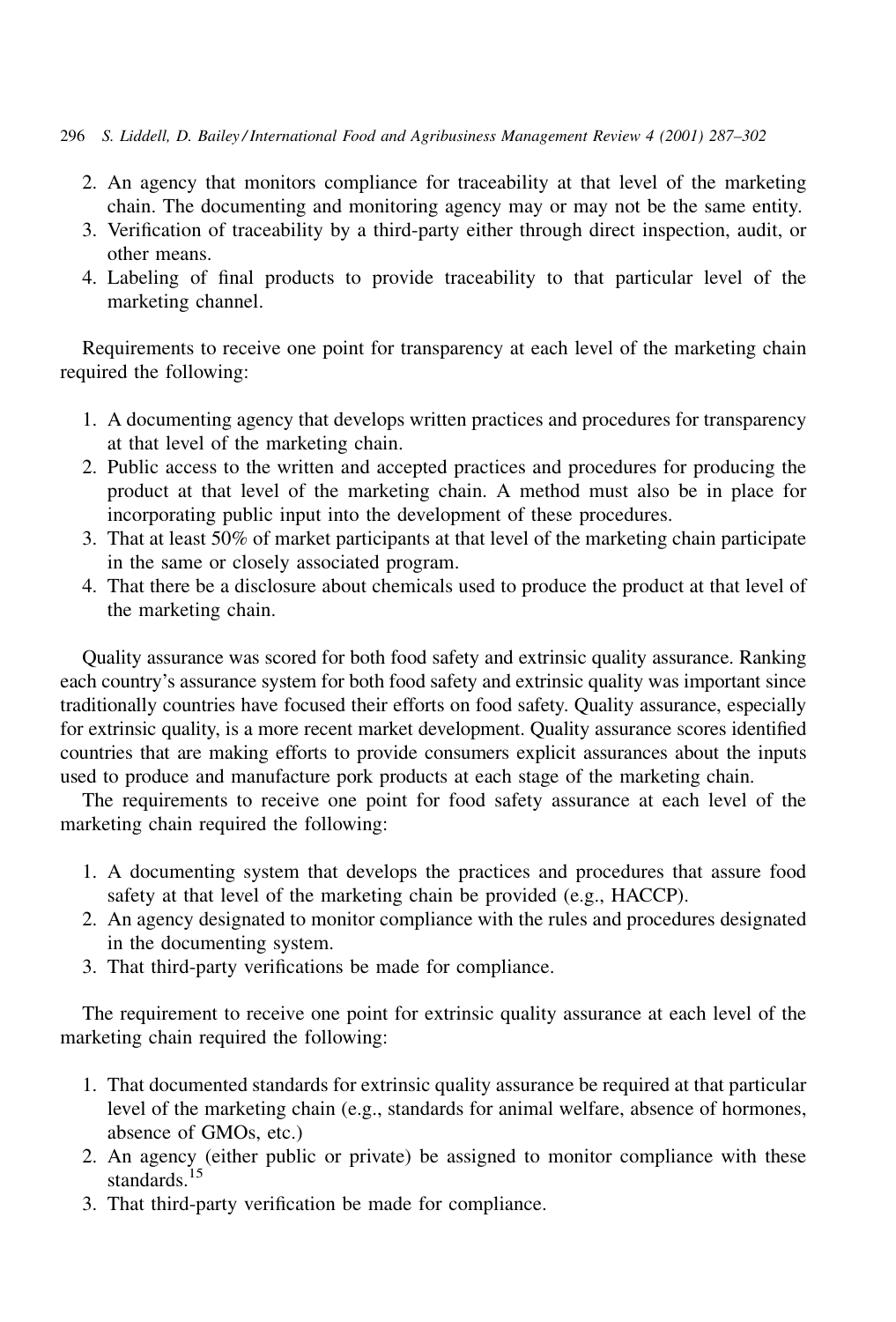A "perfect" total score was 17. This included five possible points for traceability (complete traceability, national,  $^{16}$  producer, processor, distributor), four points possible for transparency (national, producer, processor, and distributor), and eight points possible for assurance including four points for food safety (producer, processor, distributor, and retailer)

| Item                           | Documenting        | Monitoring          | Type of            | Label          | Score            |
|--------------------------------|--------------------|---------------------|--------------------|----------------|------------------|
|                                | agency             | agency              | verification       | availability   |                  |
| Traceability <sup>b</sup>      |                    |                     |                    |                |                  |
| Complete                       | None               | None                | None               | N <sub>o</sub> | $\boldsymbol{0}$ |
| Producer                       | ABP                | ABP                 | Audit              | Yes            | 1                |
| Processor                      | ABM                | <b>ABM</b>          | <b>HACCP</b> audit | Yes            | 1                |
| Distributor                    | ABM                | ABM                 | Audit              | Yes            | $\mathbf{1}$     |
| National                       | <b>MAFF</b>        | <b>MAFF</b>         | Inspection         | Yes            | 1                |
| Item                           | Documenting        | Location for        | % Participation    | Chemical       |                  |
|                                | agency             | public access       |                    | disclosure     |                  |
| Transparency <sup>c</sup>      |                    |                     |                    |                |                  |
| Producer                       | ABP                | Internet            | 80                 | Yes            | 1                |
| Processor                      | <b>ABM/MAFF</b>    | Internet            | 80                 | Yes            | 1                |
| Distributor                    | <b>ABM/MAFF</b>    | Internet            | 80                 | Yes            | 1                |
| National <sup>d</sup>          | <b>MAFF</b>        | <b>MAFF</b>         | 80                 | Yes            | $\mathbf{0}$     |
| Item                           | Documented         | Monitoring          | Type of            |                |                  |
|                                | system             | agency              | verification       |                |                  |
| Safety assurance <sup>e</sup>  |                    |                     |                    |                |                  |
| Producer                       | <b>HACCP</b> based | ABP                 | Veterinary visit   |                | 1                |
| Processor                      | <b>HACCP</b>       | <b>ABM</b>          | <b>HACCP</b> audit |                | 1                |
| Distributor                    | <b>HACCP</b>       | <b>ABM</b>          | <b>HACCP</b> audit |                | 1                |
| Retail                         | <b>HACCP</b>       | Tesco, M&S, safeway | Inspection         |                | 1                |
| Complete                       | Documented         | Monitoring          | Type of            |                |                  |
|                                | standards          | agency              | verification       |                |                  |
| Quality assurance <sup>f</sup> |                    |                     |                    |                |                  |
| Producer                       | Yes                | ABP                 | Veterinary visit   |                | 1                |
| Processor                      | Yes                | <b>ABM</b>          | <b>HACCP</b> audit |                | 1                |
| Distributor                    | Yes                | ABM                 | HACCP audit        |                | 1                |
| Retail                         | Yes                | Tesco, M&S, safeway | Inspection         |                | 1                |
| Total score for the U.K.       |                    |                     |                    |                | 15               |

Table 3 Scoring example for the ILK TTA system<sup>a</sup>

<sup>a</sup> ABP: Assured British Pigs; ABM: Assured British Meat; MAFF: Ministry of Agriculture, Fisheries, and Food, and M&S: Marks and Spencer.

<sup>b</sup> Subtotal: 4.

 $\degree$  Subtotal: 3.

<sup>d</sup> A zero score is assigned since no specific method for receiving external input in formulating procedures is present.

<sup>e</sup> Subtotal: 4.

<sup>f</sup> Subtotal: 4.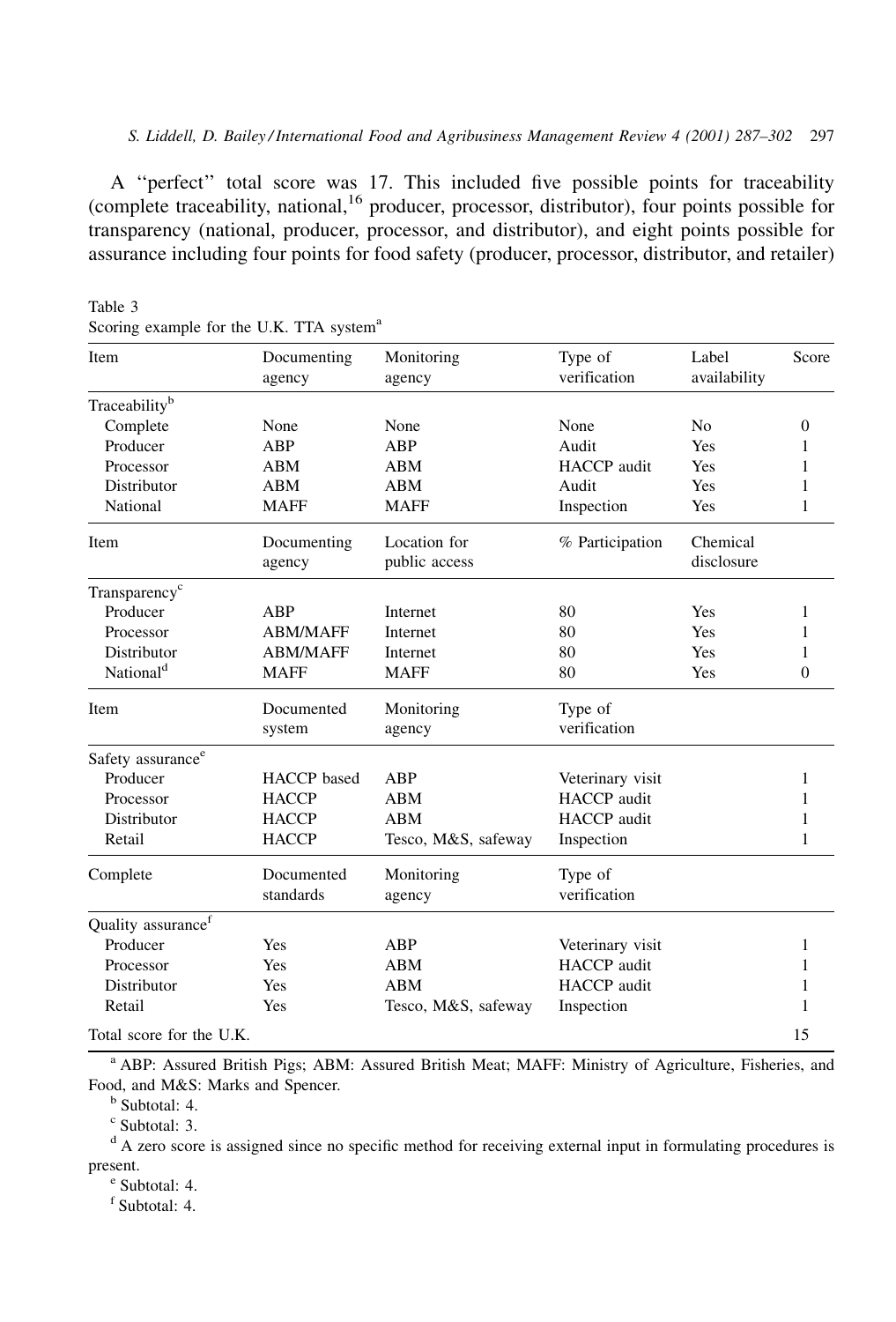and four points for extrinsic quality assurance (producer, processor, distributor, and retailer) (Table 1). Table 3 provides an example of how this scoring was done for the United Kingdom's pork system including the agencies, methods, and verifications used to ensure  $TTA.<sup>17</sup>$ 

Table 4 reports the composite TTA scores for each country considered in the analysis. Denmark received the highest total score (16) followed by the U.K. (15), Australia/New Zealand  $(13)$ , Japan  $(11)$ , Canada  $(9)$ , and the U.S.  $(7)$ . The results supported the notion that the U.S. pork system is lagging its principal competitors (EU, Canada, and Australia/New Zealand) and some of its major customers (Japan and Canada) in terms of developing TTA systems. The results presented in Table 4 also help to identify specific areas in which the U.S. pork industry appears to be falling behind other countries in terms of TTA.

None of the six countries offers complete traceability to consumers (*i.e.*, traceability to genetic lines and specific initial farm-level production inputs). The reason for this is not precisely clear but probably relates to the costs associated with achieving complete traceability. Electronic tracking systems, such as the one being developed by GAM, may reduce the cost of tracking this information and might make complete traceability less costly. More traceability exists in systems outside North America than within North America, although Canada will soon have mandatory traceability to the producer-level. The principal U.S. competitors in pork export markets are all moving at a faster rate than

| Category                  | U.K.     | Denmark  | Canada   | U.S.         | Japan    | Australia/New Zealand |
|---------------------------|----------|----------|----------|--------------|----------|-----------------------|
| Traceability              |          |          |          |              |          |                       |
| Completely traceable      | 0        | $\theta$ | $\Omega$ | $\Omega$     | $\Omega$ | 0                     |
| Producer traceable        |          | 1        | $\Omega$ | $\Omega$     | 0        |                       |
| Processor traceable       |          |          | $\Omega$ | $\mathbf{0}$ |          |                       |
| Distributor traceable     | 1        | 1        | 1        | 1            |          |                       |
| National origin traceable | 1        | 1        | 1        | 1            |          |                       |
| Transparency              |          |          |          |              |          |                       |
| Producer transparency     | 1        | 1        | $\Omega$ | 0            | $\Omega$ | 0                     |
| Processor transparency    |          |          |          | 1            |          |                       |
| Distributor transparency  | 1        |          | 1        |              |          |                       |
| National transparency     | $\Omega$ | 1        |          | $\Omega$     | 0        |                       |
| Assurance-food safety     |          |          |          |              |          |                       |
| Farm assurance            |          | 1        | $\Omega$ | $\mathbf{0}$ | $\Omega$ | 0                     |
| Processor assurance       |          | 1        | 1        | 1            |          |                       |
| Distributor assurance     |          | 1        | 1        |              |          |                       |
| Retail assurance          |          | 1        | 1        | 1            |          |                       |
| Assurance—quality         |          |          |          |              |          |                       |
| Farm assurance            | 1        | 1        | $\theta$ | $\Omega$     | $\Omega$ | 0                     |
| Processor assurance       |          | 1        | 1        | $\Omega$     |          |                       |
| Distributor assurance     |          | 1        | $\theta$ | $\mathbf{0}$ |          |                       |
| Retail assurance          |          | 1        | $\Omega$ | $\Omega$     |          |                       |
| Total score               | 15       | 16       | 9        | 7            | 11       | 13                    |

Composite pork market TTA scores for selected countries

Table 4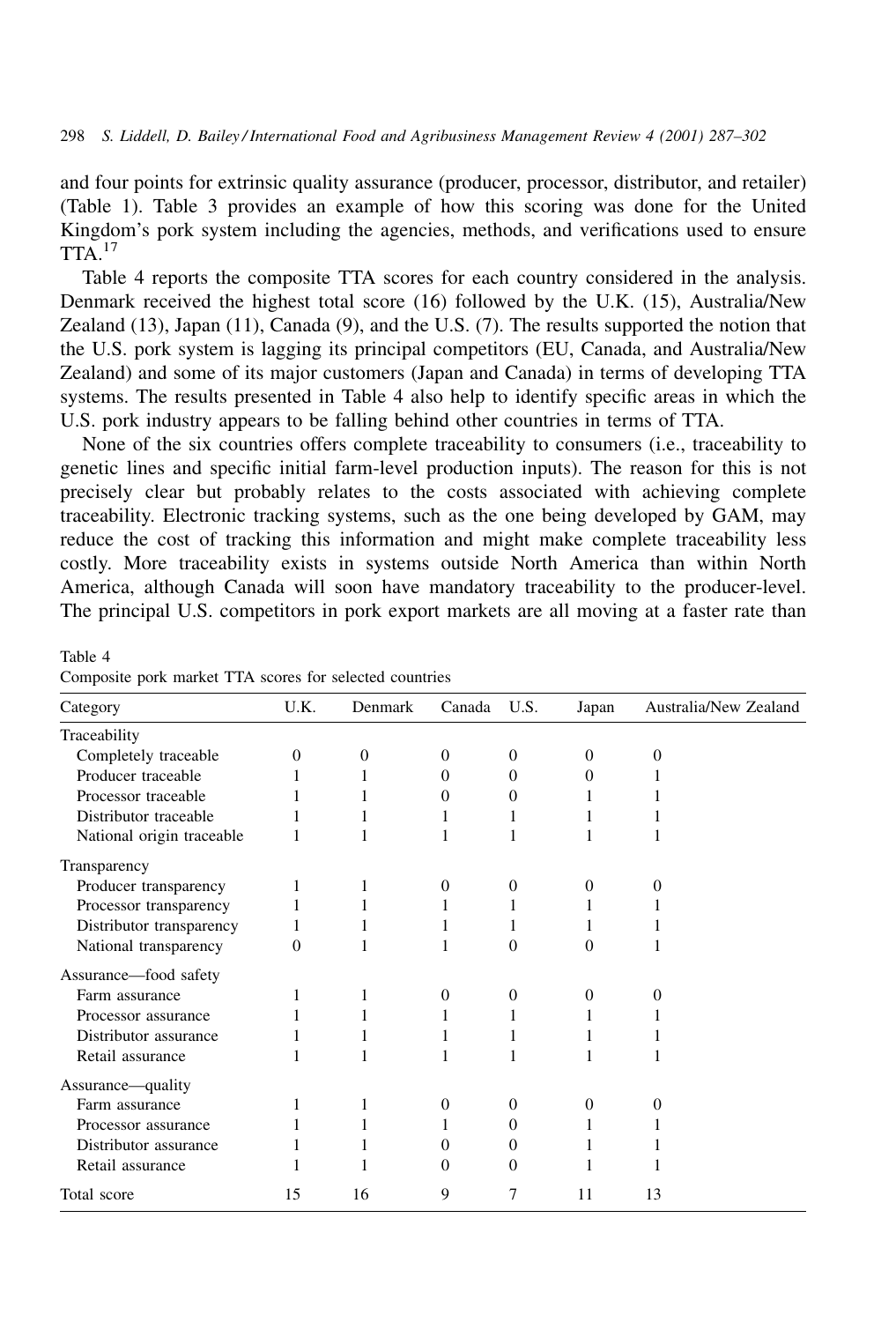the U.S. in establishing traceable systems, including an emerging competitor, Australia/New Zealand.

Canada and the U.S. have less transparency than the EU systems. The weakest transparency link in the North American systems is at the producer-level.<sup>18</sup> Inspection and certification procedures in most of the countries are well established and publicized for the processor and distributor levels (processor and distributor transparency). This reflects the traditional orientation of food systems to protect against food-borne pathogens at the processor and preparer levels. The European systems have been modified to include farm-level certifications and the EU makes information about the procedures and processes for obtaining farm-level certification available to the public (producer transparency).

All six countries take similar approaches to food safety with each offering food safety assurance from at least the processor to the consumer. The EU countries (Denmark and the U.K.) have developed food safety programs at the farm-level while the other four countries have not. This reflects the heightened consumer concerns in the EU about farm-level inputs used in pork production. Neither the U.S. nor Canada has focused efforts on quality assurance. However, the EU and Australia/New Zealand have made quality assurance a priority and their systems match the Japanese quality assurance system more closely than the U.S. system does. This suggests the U.S. may becoming somewhat unbalanced in its food safety and quality assurance systems relative to the EU and other competitors (i.e., less emphasis is placed on extrinsic quality assurance in the U.S. system than in other countries). As a result, U.S. pork exports may be somewhat vulnerable if major concerns about food safety and extrinsic quality assurance arise with our major export customers.

## 8. Conclusions

World pork markets are evolving steadily toward more TTA. TTA systems are evolving at different rates in different countries and the uneven development of these systems presents potential opportunities and threats to pork market participants. The U.S. pork industry is lagging its principal competitors and some of its largest customers in terms of developing TTA programs. This places the U.S. at a potential competitive disadvantage relative to some of its competitors in terms of TTA.

As a result of low consumer confidence in government's ability to deal with food safety and quality assurance issues, TTA systems in the EU have been designed with a high degree of both private and public involvement. This has resulted in systems that are market driven. International pork markets are highly integrated, competitive, and concentrated. Any successful effort to differentiate pork products based on TTA is a potential threat to U.S. export markets. The magnitude of this threat is not yet fully known and could only be ascertained through additional research.

The U.S. received the lowest score of the six countries considered in the analysis in terms of its TTA program for pork. Based on the analysis, the principal weaknesses in the U.S. system exist at the producer-level and in quality assurance where less effort has been expended to develop TTA programs than in other countries. The EU has stressed developing TTA programs that involve each level of the marketing chain beginning with producers.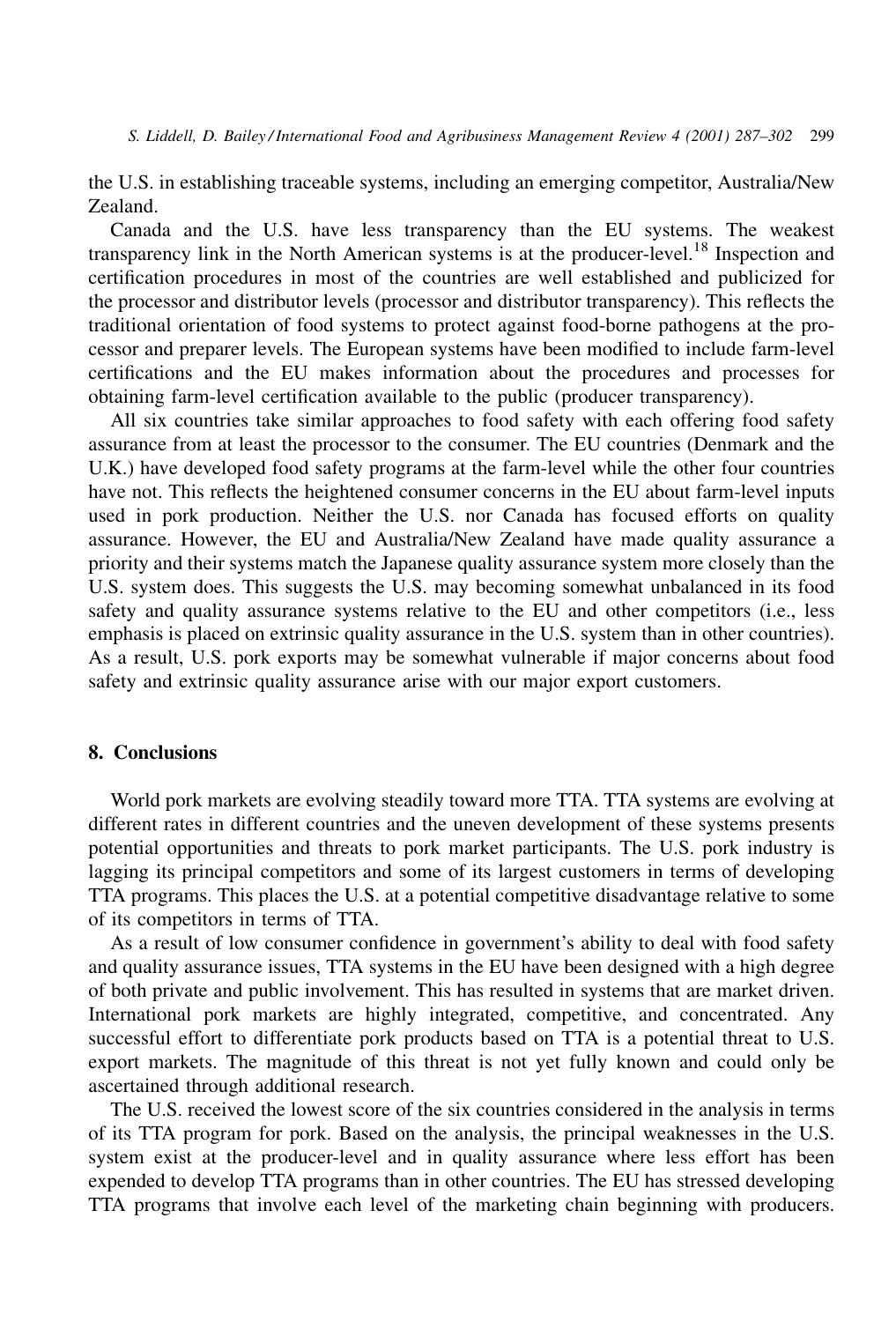The U.S. system continues to place emphasis on the marketing chain from the processor level forward. The U.S. pork industry has made little effort, compared to the pork industries in other countries, in developing systems to assure consumers about the inputs used in pork production, processing, distribution, and retailing (extrinsic quality assurance). As a result, the U.S. pork industry may face additional threats to its markets in the future as consumer awareness and concerns about the processes and inputs used to produce food continue to increase. It is also possible a market opportunity is not being addressed by the U.S. pork industry if domestic and foreign consumers are willing to pay more for pork with food safety and quality assurance characteristics certified through TTA.

# **Notes**

- 1. Transparency requires published procedures that are publicly available and can be influenced by input from stakeholder groups.
- 2. Codex standards emphasize hygiene and fit well into the HACCP approach for ensuring food safety. ISO 9000 standards are private labeling schemes that certify practices and procedures for a wide range of products. Capmany, Hooker, Ozuna, and van Tilburg (2000) indicate that the U.S. is also lagging other countries in the adopting ISO 9000 standards.
- 3. An example would be the assuring the absence of genetically modified organisms (GMOs) in a product.
- 4. Some individual marketing chains in the U.S. are developing TTA products.
- 5. However, Hobbs (1996b) found supermarkets' most important consideration to be consistent quality.
- 6. The term "private associations" refers primarily to producer organizations.
- 7. Assured British Pigs (2000) is a label for pork operating under the umbrella of ABM.
- 8. In both the U.K. and Canada, the private sector (producers) approached the public sector for support in developing TTA programs.
- 9. For example, Farmland Industries (2001) has developed TTA products. The fact that a large firm like Farmland is developing TTA products provides additional evidence that TTA systems and products are becoming more important.
- 10. The Japanese market represents approximately 58% of the value of pork exported from the U.S.
- 11. Liddell (2001) based on USDA, FAS information that Canada and Denmark exports of frozen pork to Japan increased between 1999 and 2000 by 50% and 37%, respectively.
- 12. The criteria for scoring were determined by Liddell (2001) but were based on the requirements placed on TTA systems in the EU, especially the U.K. The requirements are used in actual "on-the-ground" systems in the EU. Consequently, they are based on what has generally been accepted in EU systems.
- 13. Some programs for TTA at particular levels of the marketing chain have been instituted in some countries but were not scored as "1s" because not all of the necessary criteria have been met even though the country might qualify for a "1" in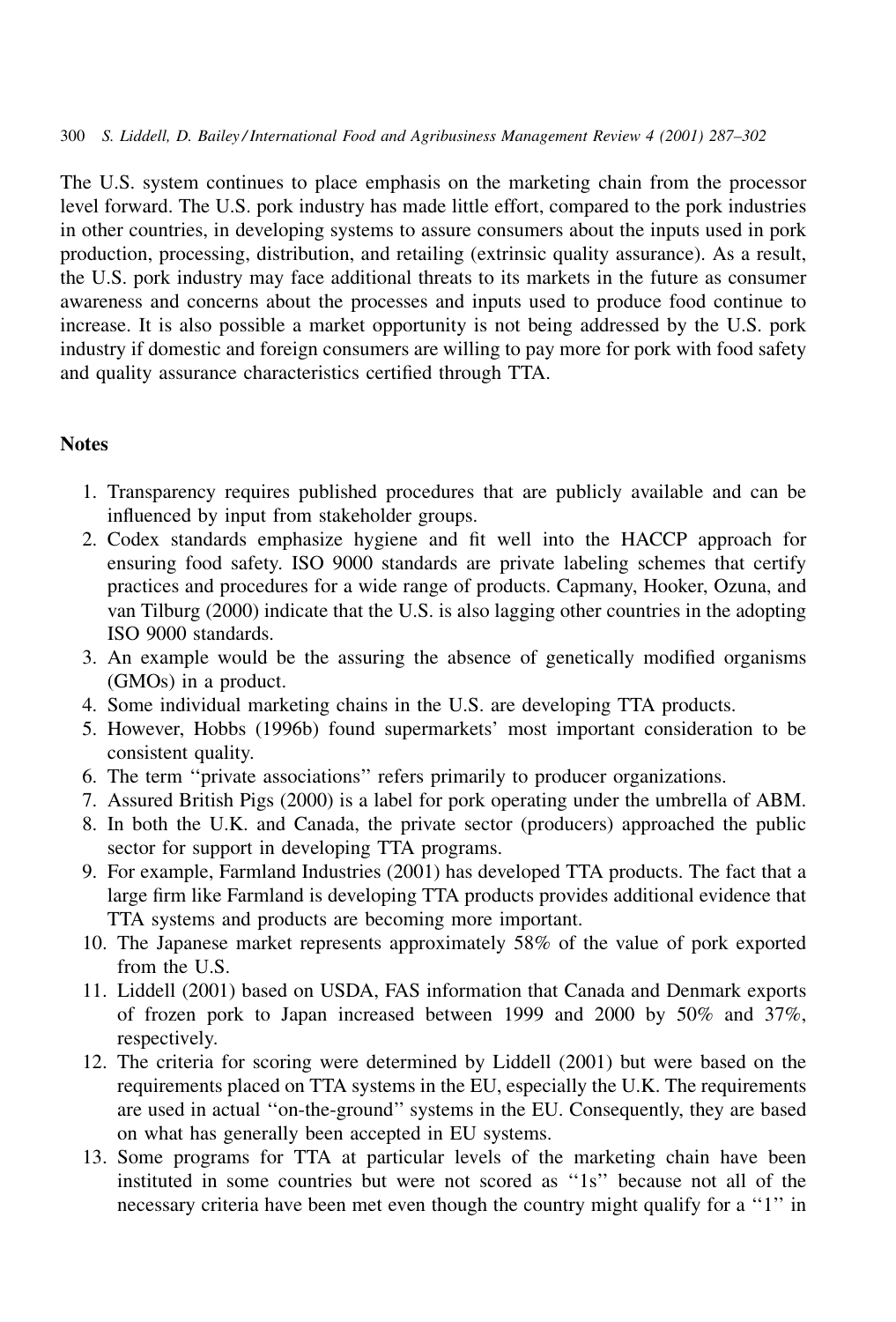<span id="page-14-0"></span>S. Liddell, D. Bailey/International Food and Agribusiness Management Review 4 (2001) 287–302 301

the near future. For example, Canada will soon qualify as a "1" for producer-level transparency.

- 14. No distinction is made between public or private agencies.
- 15. In the case where a private agency is responsible for monitoring, the public role is to monitor claims made through labeling. Therefore, the public sector will always have a role in assuring that extrinsic claims are actual.
- 16. National traceability provides for country or origin information be provided for the final product(s).
- 17. Similar detail for each of the countries analyzed is available in Liddell (2001).
- 18. As stated earlier, Canada will soon have farm-level transparency.

## **References**

Abbatemarico, K. (2001). Canadian meat council representative, personal communication.

- Assured British Pigs (ABP) (2000). Certification standards handbook. Worcestershire, U.K.: Provided by M. Woods, Scheme Director, ABP.
- Bailey, D., & Hayes, D. (2002). The evolution of identity preservation in red meats. Laramie, WY: Fact sheet in Managing for Today's Cattle Market and Beyond, Department of Agricultural Economics, University of Wyoming.

Baines, R. N. (2001). Personal communication.

- Baines, R. N., & Davies, W. P. (1997). Food quality assurance: public perceptions and international benchmarks. In R. J. Loader, S. J. Henson, & W. B. Trail (Eds.), Globalization of the food industry: policy implications (pp. 109–124). England: University of Reading.
- Baines, R. N., & Davies, W. P. (1998). Quality assurance in international food supply. In Proceedings of the third international conference on chain management in agribusiness and the food industry. Wageningen, The Netherlands: Wageningen University.
- Baines, R. N., & Davies, W. P. (2000). Meeting environmental and animal welfare requirements through on-farm food safety assurance and the implications for international trade. Paper presented at the 2000 agribusiness forum of the 2000 world food and agribusiness congress. Chicago, IL.
- Barrett, C. B., Li, J. R., & Bailey, D. (2000). Factor and product market tradability and equilibrium in pacific rim pork industries. Journal of Agricultural and Resource Economics, 25(68), 87.
- Coe, M. (2000). Global animal management, personal communication.
- Capmany, C., Hooker, N. H., Ozuna, T., Jr., & van Tilburg, A. (2000). ISO 9000-a marketing tool for U.S. agribusiness. International Food and Agribusiness Management Review, 3(1), 41-53.
- Early, R. (1998). Farm assurance—benefit or burden? Journal of the Royal Agricultural Society, 159, 32–43. Farmland Industries (2001). Available: http://www.americasbestpork.com/process.php3.
- Fearne, A. (1998). The evolution of partnerships in the meat supply chain: insights from the British beef industry. Supply Chain Management, 3(4), 214-231.
- Frazao, E., & Allshouse, J. E. (1996). Size and growth of the nutritionally improved foods market. Washington, DC: U.S. Department of Agriculture, Economic Research Service, Bulletin No. 729.
- Grandin, T. (2001). The McDonald's Effect. Beef Feeder.
- Hobbs, J. E. (1996a). Transaction costs and slaughter cattle procurement: processors' selection of supply channels. Agribusiness, 12(Nov/Dec), 509-523.
- Hobbs, J. E. (1996b). A transaction cost analysis of quality, traceability and animal welfare issues in U.K. beef retailing. British Food Journal, 98, 16-26.
- Japan External Trade Organization (JETRO) (1998). Japanese market report regulations and practices. Section C, Labeling Regulations, JETRO Homepage. Available: www.JETRO.go.jp.
- Latouche, K., Rainelli, P., & Vermersch, D. (1998). Food safety issues and the BSE scare: some lessons from the French case. Food Policy, 23, 347-356.